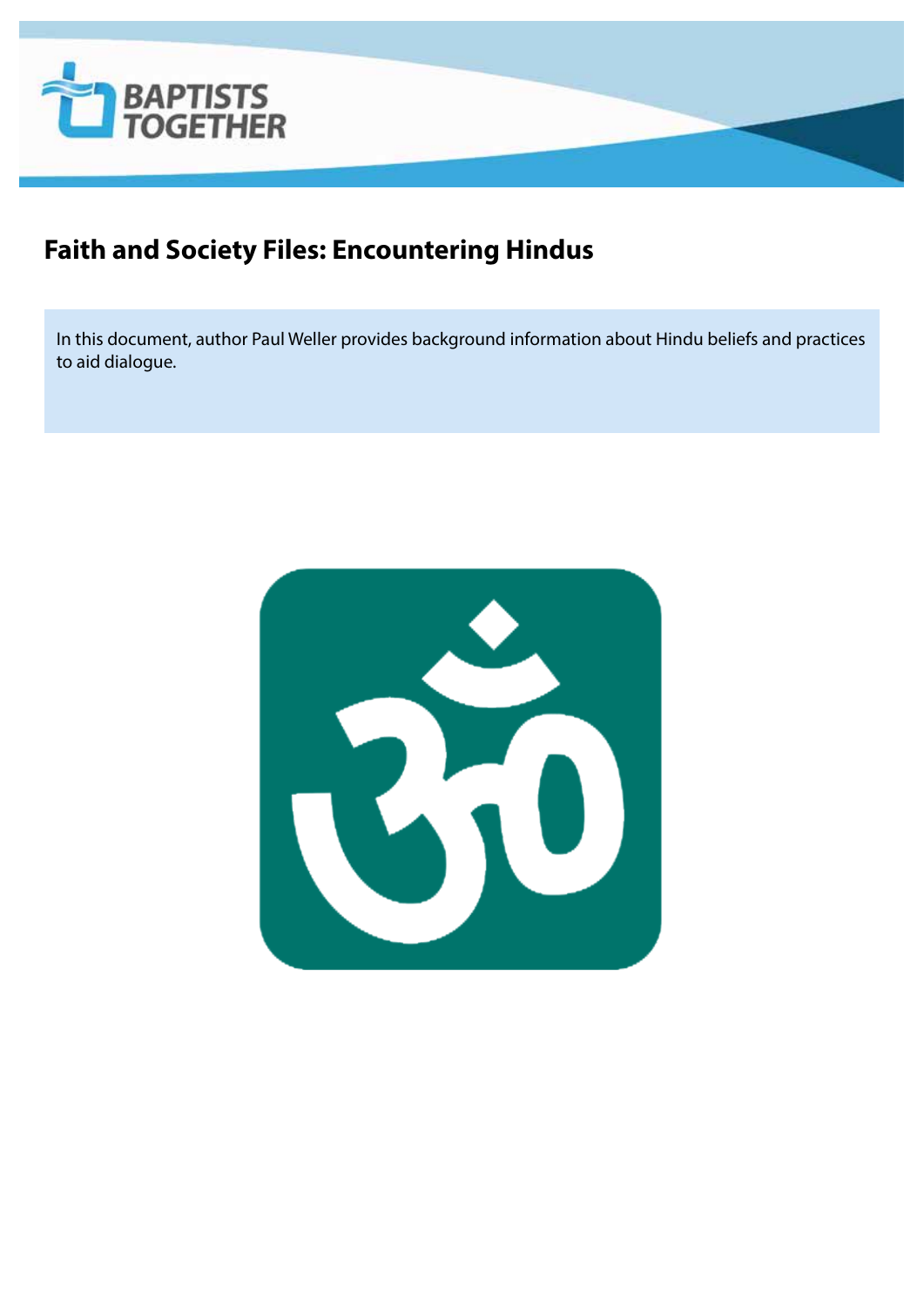As set out in the resource on the *Religion or Belief Landscape of the UK*, (downloadable from [www.baptist.org.uk/Articles/516106/Religion\\_or\\_Belief.aspx](https://www.baptist.org.uk/Articles/516106/Religion_or_Belief.aspx)) Baptist Christians in the UK are likely to encounter people of various religion and belief traditions in a whole variety of ways and contexts. This can include at school/college/university; in work; in leisure contexts, in public settings; and when visiting places of worship.

We have produced a series of resources that aim to provide a brief introductory overview to people of other than Christian religions or beliefs. Just as Christians can understandably become uncomfortable and even distressed when words and concepts central to our understanding of Christianity are misused or misunderstood, so also can others be concerned when the words that they use are ignorantly misused or are replaced by other words that are not part of their traditions.

Even though this is rapidly changing, Christians in the UK have the relative advantage that many key Christian words and concepts have, over the centuries, entered into the English language. By contrast, many of the key words and concepts used by people of other than Christian traditions to signify things of importance to them can seem unfamiliar and perhaps, initially, off-putting. Using the terms that people use about themselves (and which, within these resources are signaled by the word or words concerned *appearing in italics*), we are respecting how our neighbours understand themselves and showing our readiness to learn how others describe themselves, their beliefs and practices.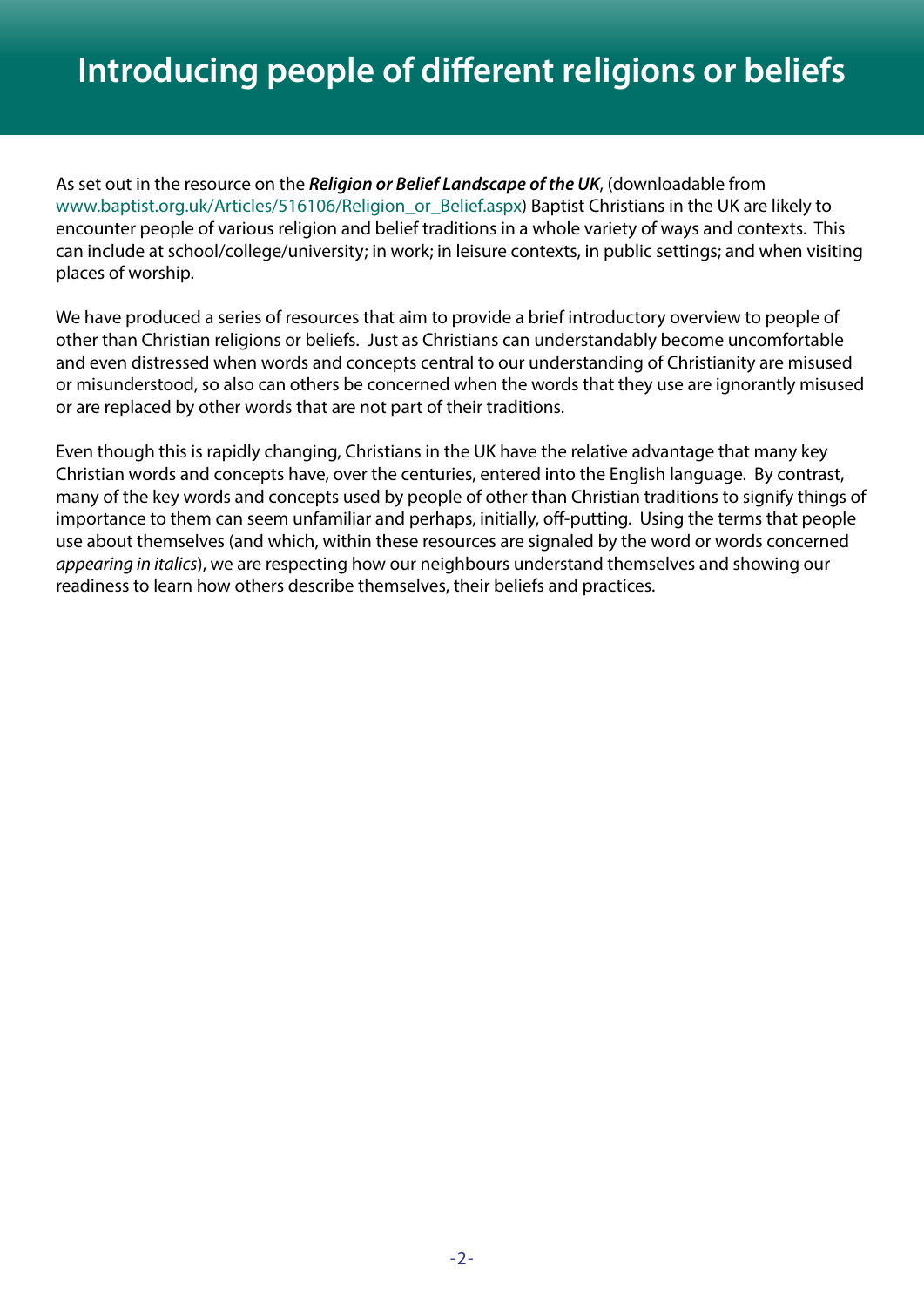## **Encountering Individual Hindus**

Although some groups of Hindus have distinctive outward signs, there is generally no visual way in which one would always know that one was encountering an individual Hindu. However, individual Hindus may often, for example, have an AUM (see below) symbol hanging in the window of their car.

## **Encountering Hindu Communities**

Hindus in the UK have considerable linguistic, social, philosophical and other diversities. This includes a range of different linguistic and regional groups, including Gujaratis, Punjabis, Bengalis and Tamils.

*Sampradayas* or spiritual movements – such as *Swaminaryan* and *Pushtimarg* are also important. In devotional practice, Hindu individuals and groups tend to focus upon *ishta-devata*, their chosen deity. This focus of devotion is often associated with a particular *sampradaya* or movement.

- 1 *Vaishnavas* are devotees of Vishnu in terms of the *Dvaita* (see further below) understanding
- 2 *Shaivas* are devotees of Shiva
- 3 *Shaktas* are devotees of Shakti or Durga/Parvati/the Goddess
- 4 *Swaminaryans* build upon the teaching of Sahajananda Swami
- 5 *Pushtimargis* follow the teachings of Vallabha and worship Krishna
- 6 *Krishna Consciousness* follows the teachings of A C Bhaktivedanta Swami Prabhupada
- 7 *Arya Samajis* are devotees who follow the teachings of Swami Dayananda Saraswati

Hindu individuals or groups may also be encountered in terms of their relationship with one of the many thousands of groups known as *jatis*. Many of these are linked with traditional occupational groups and continue to play a significant role, especially among Gujarati Hindus. Each of these is classically associated with one of the four broad, ideal classes of the *varnas* (see further below). Examples include:

- 1 *Patidars*, who are traditionally, traders
- 2 *Mochis*, who are traditionally, shoemakers
- 3 *Lohanas*, who are traditionally, traders
- 4 *Anavil Brahmins*, who are traditionally, agriculturalists
- 5 *Khattris*, who are traditionally traders
- 6 *Rarhi Brahmins*, who are traditionally, priests
- 7 *Baidyas*, who are traditionally, doctors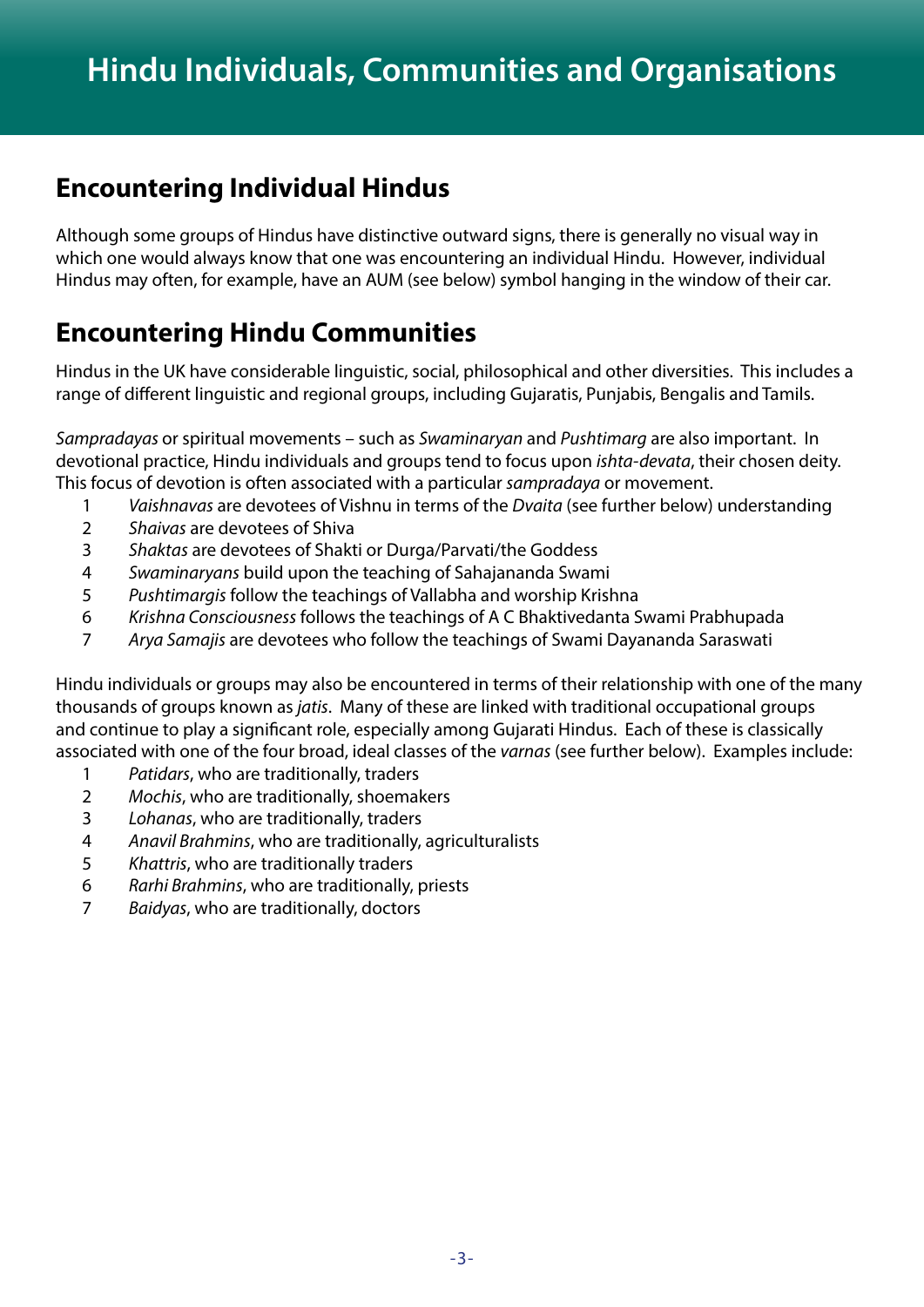# **The Mandir/Temple**

The practice of domestic worship is widespread. In their own homes, most Hindus have a shrine or small area for worship (*ghar mandir*, 'house temple') containing pictures and/or *murtis* (see below) of favourite deities. Some fairly large gatherings for worship may also take place in private homes. *Havan* (see below) may also be performed at home on important occasions. The majority of Hindu *mandirs* (temples) in the UK are converted public or religious buildings and private houses, with only a relatively small number being purpose-built buildings. As well as a hall for worship, *mandirs* may also have other facilities on their premises, such as social, cultural, educational, and administrative rooms.

# **Murtis/Images**

Inside the *mandir*, there is usually a main hall with a shrine where the *murtis* (sacred images or figures that represent deities) and pictures of holy people reflective of the range of s*ampradayas* that use the temple can be found. For outsiders to the Hindu tradition, it can be difficult to gain an accurate understanding of the nature of *murtis*. They are more than purely symbolic representations of deities being understood as full of divine energy and yet Hindus also do not believe that the reality of a deity is limited to a particular *murti* in a particular place. *Murtis* are installed following several days of ritual. Once dedicated, they are venerated as deities and are dressed in the finest fabrics and decorated with ornaments, jewellery and garlands of flowers in order to foster a mood of *seva* (sacrifice and selfless service).

*Murtis* are usually made of marble, but can also be made of other kinds of stone, wood or metal. Ganesha is represented by an elephant-headed *murti* with four arms; Krishna is represented as a cowherd seen standing with one leg crossing the other at the ankles, playing a flute, and accompanied by his favourite devotee, a gopi (cowherd girl) Radha. Deities are often accompanied by *murtis* of their *vahana* (a vehicle, the animal or bird on which they ride). For example, Shiva rides on the bull, Nandi. Brightly coloured and sweet-smelling flowers are laid before the *murtis* or hung over them as garlands. The *murtis* may be housed in a *garbha-griha* (inner sanctum), which only the priest is permitted to enter.

# **Other Temple Features**

In the main hall there may also be one or more *vyasasanas*. These are decorated thrones on which *swamis* (religious teachers) sit when they deliver discourses to religious gatherings. In a *mandir* it is also likely that there will be incense to purify the air and create a spiritual atmosphere; the *AUM* (or *OM*) symbol to symbolise the primaeval sound representing God in the simplest form; and the *swastika*. This is, of course, not to be confused with the swastika of Nazism, the original Hindu form of this symbol being a sign of auspiciousness.

One might also find a conch shell, the sound of which assists concentration on worship; a *trishul*, which is the trident weapon of Shiva and represents God, the soul and the ignorance through which the soul is held in bondage; a coconut, which is believed to represent the three-eyed Shiva and is symbolic of life by being hard on the outside but sweet on the inside; images of the lotus, which is an ancient symbol of the cosmos, of wisdom and of humanity; and a *kalasha*, which is a pot representing the human body.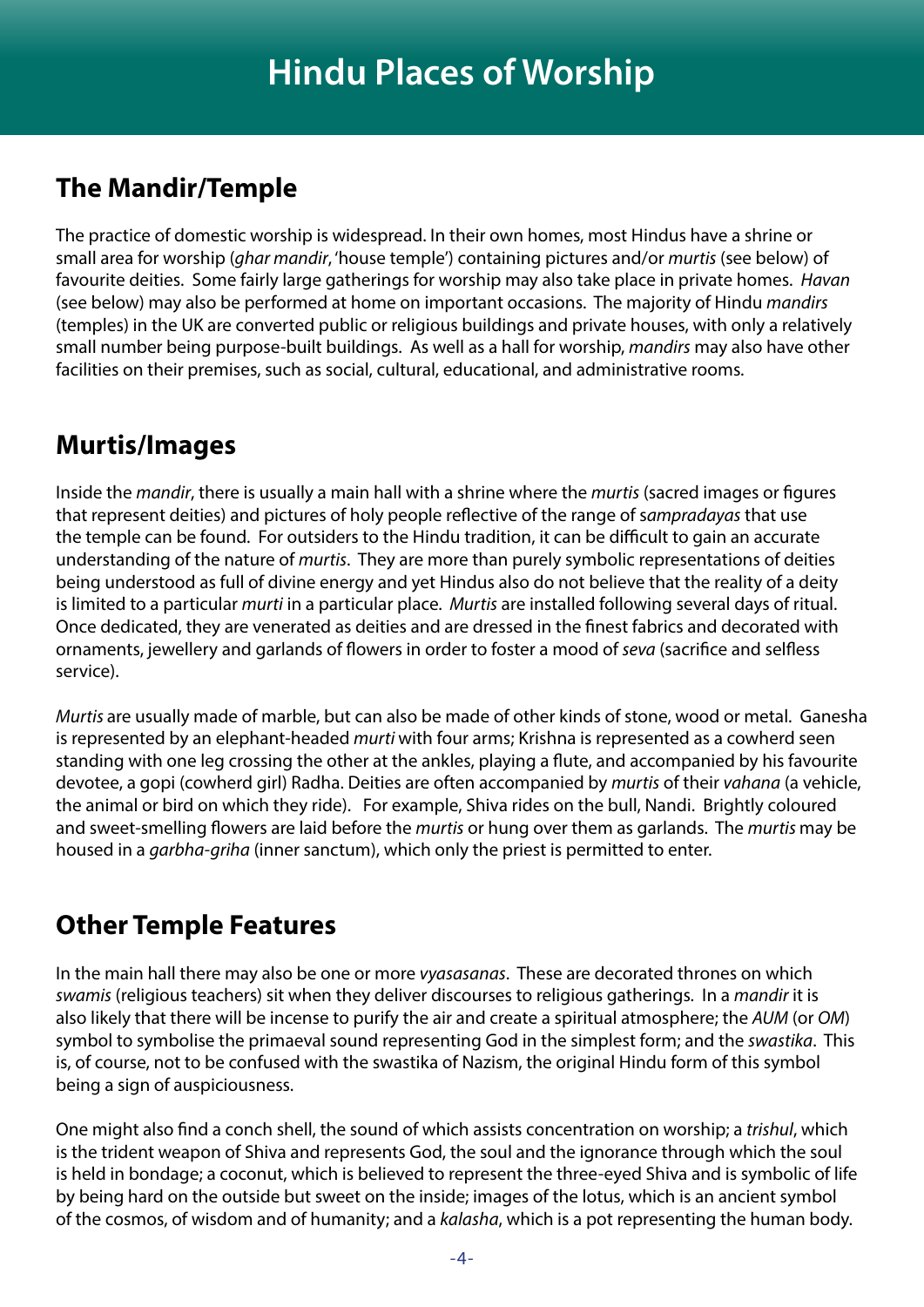The mouth of a *kalasha* is considered as Vishnu; its base as Brahma; and its middle as Shiva. The water within it stands for purity and love of the divine, and relates to the *Pancha Mahabhuta* (the five physical elements).

# **Devotional Activity**

Hindus who visit a *mandir* customarily take some kind of offering for the deity, such as fruit, milk, money or flowers, *haldi* (turmeric) and *kumkum* (red powder). Anyone entering a *mandir* for any purpose must remove their shoes. A bell may be hung for worshippers to ring on entering, to invite the presence of the deities and to ward off evil spirits. When the worshipper comes face to face with the *murt*i it is called taking *darshan* (sight) of the deity. The worshipper offers respect by folding hands or bowing down, and may then offer prayers and a gift, or sip a few drops of *charnamrita* (holy water used to bathe the deity). These activities are called *puja*.

More formal *puja* is performed by the temple priest. The *arti* ceremony is performed several times a day by a priest offering articles of worship, representing the five physical elements of life (earth, air, fire, water and space), including lighted ghee lamps, incense, water for bathing, coconut, flowers and grains. Prior to *arti,* food is offered to the deity and is known as *prasad* or *prasadam* is blessed for later distribution. Other corporate devotional activities include *bhajan* and *kirtan* (singing songs and mantras); *pravachan* (sermon); and the *arti* ceremony (see below). Private devotions, in the temple and at home, include *japa* (mantra meditation), prayer, *puja* (worship of the *murti*) and the study of sacred texts. In *havan*  (the sacred fire ceremony), a fire is lit and Sanskrit *mantras* are recited, while offerings are made through which worshippers offer their obeisance to the formless God. No Hindu sacraments, especially weddings, are complete without it.

## **Visiting a Hindu Mandir**

Almost all Hindu *mandirs* welcome people from all religions to visit them and, if they wish, to take part in the worship. Clothing should be modest for both men and women, with shoes being removed and put on the racks provided before going into the *mandir*. Clean and presentable socks, stockings, or tights are therefore a good idea. Sometimes women are requested to cover their heads and some Hindu women do not go to the *mandir* during menstruation. Visitors should walk in quietly and find a place to sit on the (usually carpeted) floor. Since the floor is generally used for seating, women should avoid wearing short dresses or skirts. In some *mandirs* men and boys sit on one side of the room and women and girls on the other. One should sit with crossed legs or with legs to one side as sitting with legs and feet pointing towards the sacred area at the front of the *mandir* can be considered disrespectful. In some *mandirs* guests may be expected respectfully to stand during *arti*.

There is no expectation that visitors join in the formal prayer and worship, accept the offering of *prasada*, or to make an offering, unless they wish to do so. Visitors are, however, likely to be offered one piece of *prasada* that they can either eat or take home. If uncomfortable for religious reasons, explain this with a quiet "No thank you" which, if possible, should be explained to the hosts in advance as being for personal religious reasons and not out of any disrespect. If accepting *prasada*, hold it in cupped hands with the right hand uppermost. For a visitor to make an offering would be welcomed as long as it is does not violate the principle of *ahimsa* (not-harming). Thus, for example, fresh fruit or nuts can be appropriate.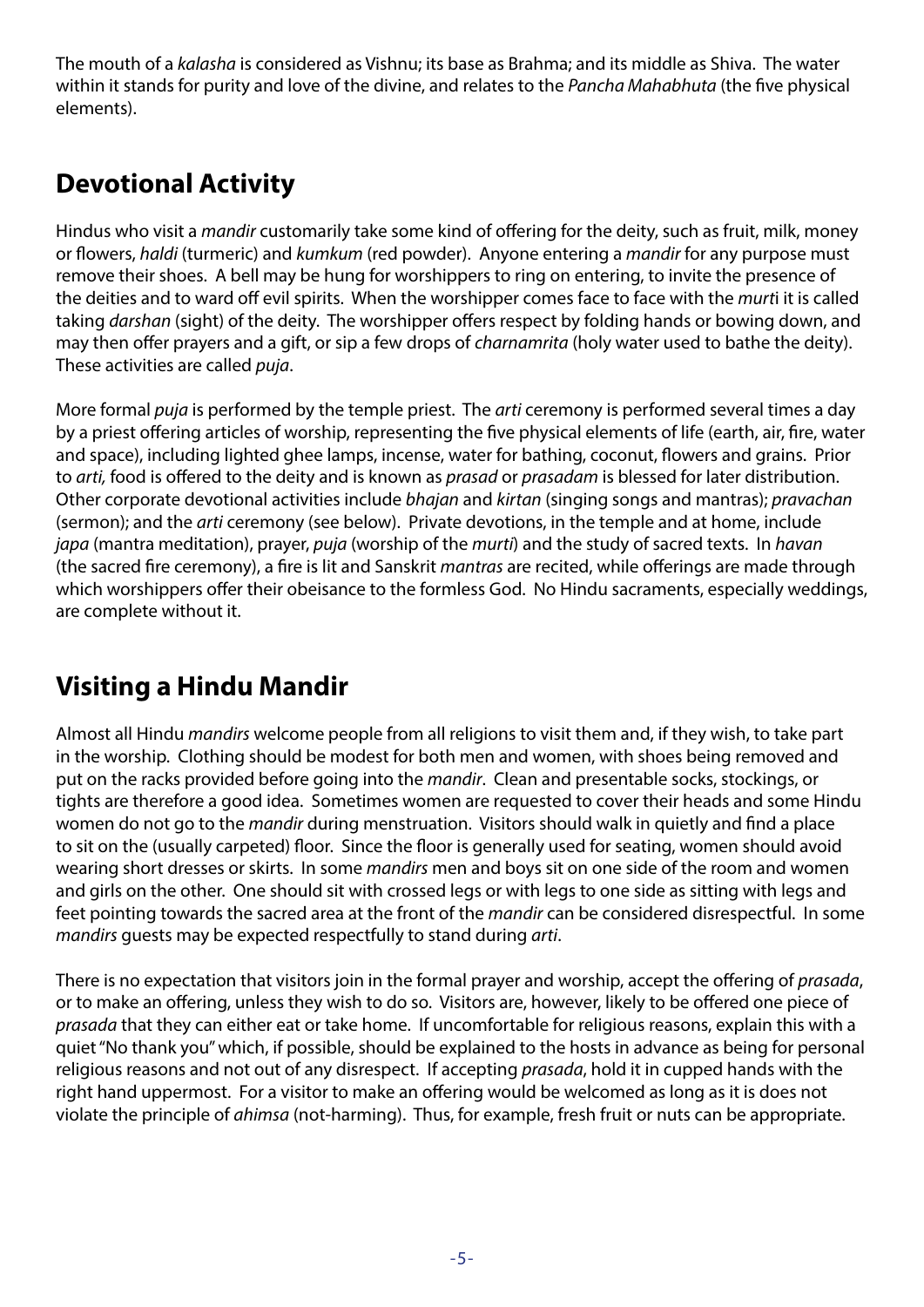# **Origins of Hinduism**

What is today generally known as Hinduism has its origins in the Indian subcontinent. It has no single founding figure or point of historical origin and Hindus perceive what they see as the *Sanatana Dharma* to be the eternal way. It has developed in very diverse schools of thought, religious practice and focii for devotion.

# **The Divine**

In a way that can be difficult for those outside the tradition to understand, Hinduism. includes both monotheists and monists. The Divine can be understood either as an impersonal Brahman, as in the *Advaita* position; or as a Supreme Person, as in the *Dvaita* position (for both see further below). Hinduism also has many *devas* and *devis* or gods and goddesses, which are seen as presenting aspects of the divine and different foci for devotion. Among these are:

- Indra (god of rain)
- Surya (sun god)
- Chandra (moon god)
- Ganesha (remover of obstacles)
- Yama (god of death)
- Sarasvati (goddess of learning)
- Lakshmi (goddess of wealth)
- Hanuman (the ardent devotee of Rama)
- Murugan (who, with Ganesha, is one of the two sons of Shiva and Parvati).

# **Philosophical Systems**

Classical Hinduism has six *Darshanas* or systems of Hindu philosophy, each of which focuses upon particular aspects of knowledge. Among those generally encountered among contemporary Hindus are *Yoga*, which offers training for the body and mind, and *Vedanta*, which is concerned with ultimate reality and spiritual knowledge. *Yoga* has, of course, also developed in the western world as an approach to physical exercise, in which the practice of various postures and of breathing is detached from the philosophical or metaphysical underpinnings of it that are apparent when encountered in the context of the Hindu tradition.

The *Vedanta*, literally meaning 'the conclusion of all knowledge' is found in *dvaita* (dualist) and *advaita* (monist) forms, together with a number of variants.

*Dvaita* is a monotheistic understanding of the nature of the divine, seen in terms of an unlimited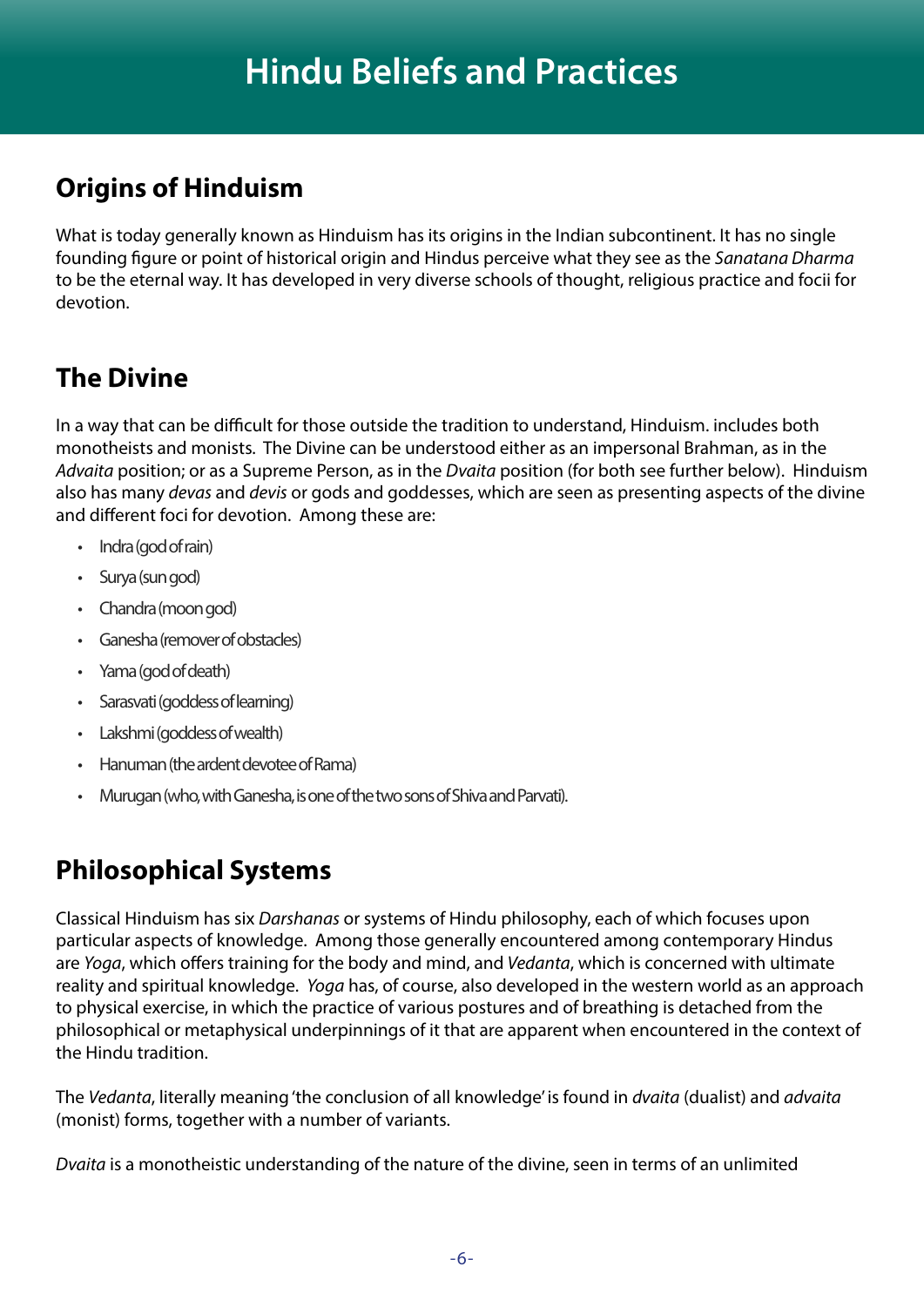supreme personality, in which the divine and the human soul are understood as distinct even though they might enter into union. *Advaita* is a monistic understanding in which there is no ultimate difference between the divine, understood as Brahman, and the human soul. In this approach, realisation of the identity between God and the soul is what brings about liberation. Brahman is seen as having been manifested in many different times and places.

## **Basic Concepts**

Alongside the Hindu tradition's diversities of belief, philosophical orientation and practice, Hindus generally share a number of basic concepts.

- 1 *Atman*, the eternal principle which animates all life and brings consciousness.
- 2 *Moksha*, the liberation which is the ultimate goal of all beings
- 3 *Dharma*, meaning 'religion', 'law', 'duty' or 'righteousness', according to context
- 4 *Karma*, which is that all actions have consequences that shape one's destiny
- 5 *Maya*, which is life in ignorance of the *Sanatana Dharma* (the eternal truth)

### **The Four Aims and Pathways**

Hinduism sees human life in terms of four *purushartha*s or aims. These are:

- 1 *dharma*, which is concerned with religious life
- 2 *artha*, which is concerned with economic development
- 3 *kama*, which is an appropriate gratification of the senses
- 4 *moksha*, which is liberation from the cycle of birth and death known more generally as reincarnation

Hinduism also traditionally teaches that the spiritual life has four main pathways:

- 1 *karma yoga*, which is the way of action
- 2 *jnana yoga*, which is the way of knowledge
- 3 *raja yoga*, which is the way of self-control
- 4 *bhakti yoga*, which is the way of devotion

#### **The Four Ashramas and Varnas**

Hindu life is structured by the *Varnashrama Dharma*, which is concerned with an understanding of one's personal and social roles. The four *Ashramas* are seen in ideal terms as the four stages through which a maturing human life should pass. Whilst often not lived precisely in these stages, its broad outlines remain a powerful influence upon the Hindu perception of life. The *ashramas* are those of the:

- 1 *brahmacharin*, or celibate student
- 2 *grihastha/grihini*, or householder
- 3 *vanaprastha*, or stage of retirement from society (traditionally into the forest)
- 4 *sannyasin*, or renunciant who breaks all social ties

The Four *Varnas* are traditionally seen as complementary in terms of both status and responsibility. Some Hindus see these in primarily hereditary terms that have been interpreted in relation to the externally named social 'caste' system, whilst others have seen them as more reflective of qualitative differences among people. The traditional *varnas* consist of:

- 1 *Brahmins*, comprising the intelligentsia and priests
- 2 *Kshatriyas*, comprising administrators and the military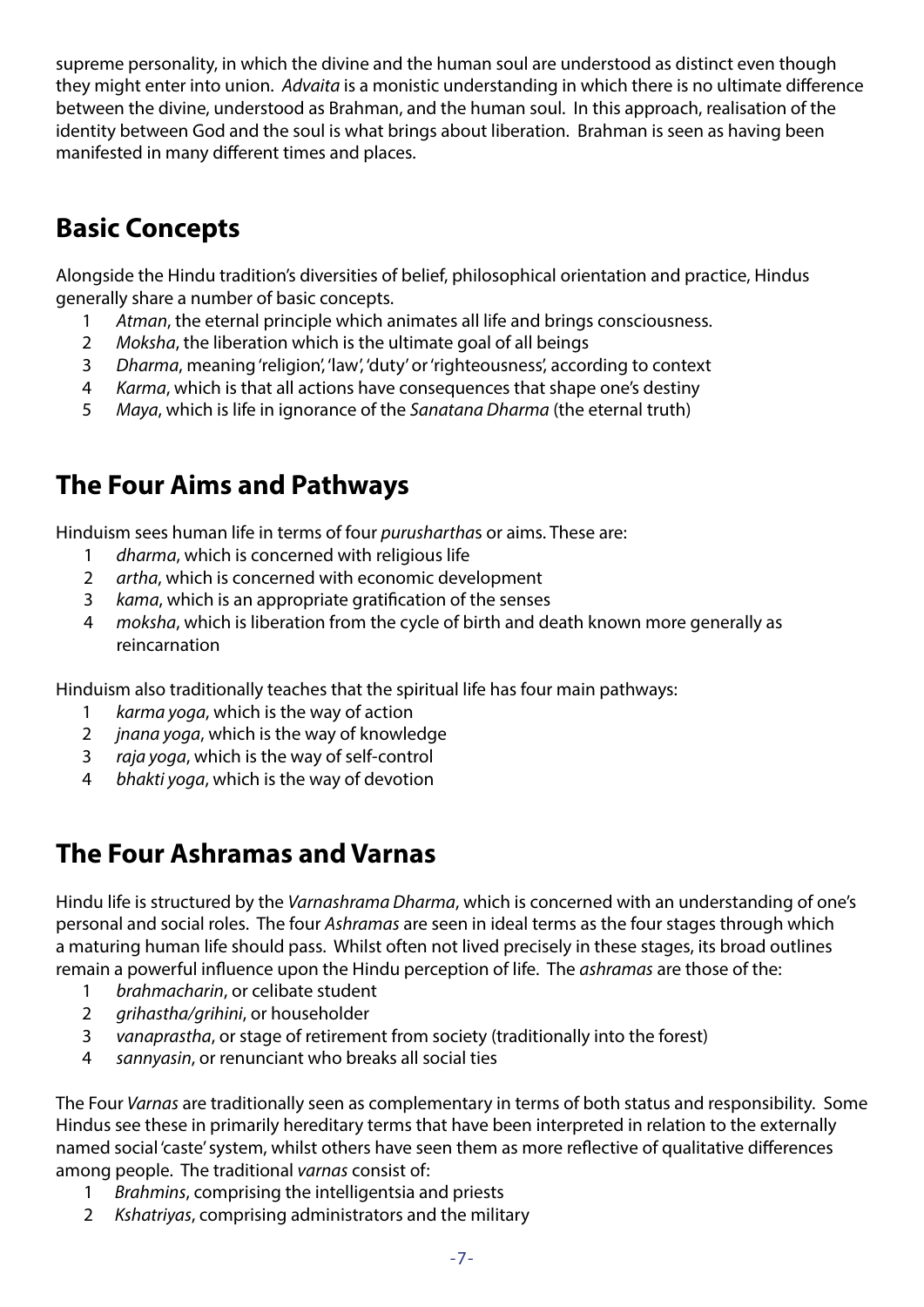- 3 *Vaishyas*, comprising the generators and distributors of material wealth
- 4 *Sudras*, comprising labourers and service workers.

In addition, there are those who have fallen outside this traditional system by reason of being involved in occupations that brought ritual impurity and who, in colonial times, became officially known as the 'scheduled castes', but who themselves now often prefer the self-description of *Dalit* (oppressed), among whom were those *Mahatma* Gandhi called *Harijans*, or children of God.

# **The Scriptures**

There are two broad groupings of scriptures. The first group of sacred writings is known as the *shruti*  (that which is heard) and the second is the *smriti* (that which is remembered). Some Hindus believe that the *shruti* and the *smriti* are on the same level, whilst the majority view is that the *shruti* are the more authoritative.

The *shruti* include the four *Vedas* which are said, originally, to have been transmitted orally for many years before they were written down. The Four *Vedas* are the:

*Rig Veda*, containing mantras for use in worship *Sama Veda*, containing sung mantras *Yajur Veda*, also containing *mantras*, and instructions concerning worship *Atharva Veda*, containing mantras to be used in various other ways

Each of the Vedas has four parts:

- 1 *Samhitas*, concerned with recitation
- 2 *Brahmanas*, concerned with ritual and sacrifice
- 3 *Aranyakas*, concerned with the role of Vedic rituals in the cosmos
- 4 *Upanishads*, concerned with the knowledge necessary for self-realisation

The *smriti* present Hindu teaching in widely accessible ways and have six parts:

- 1 *Itihasa*
- 2 *Purana*

.

- 3 *Grihya Sutra*
- 4 *Vedanga*
- 5 *Dharma Shastra*
- 6 *Prasthana Vakya*

The I*tihasas*, or stories, contain the two famous epics of the *Ramayana* and the *Mahabharata*. The *Ramayana* tells the story of how King Rama fought against Ravana and the forces of evil. Rama and his wife Sita are, for many Hindus, models of right living. The *Mahabharata* incorporates the *Bhagavad Gita*, or Song of the Blessed Lord, which is the record of a discourse between Krishna and Prince Arjuna and has become a centrally important scripture for many contemporary Hindus because of its teachings about *dharma*. There are also, in addition, a range of other texts, including the *Dharma Shastras*, or law books and the *Prasthana-vakyas*, a range of literature which include, for example, the esoteric *Tantras.*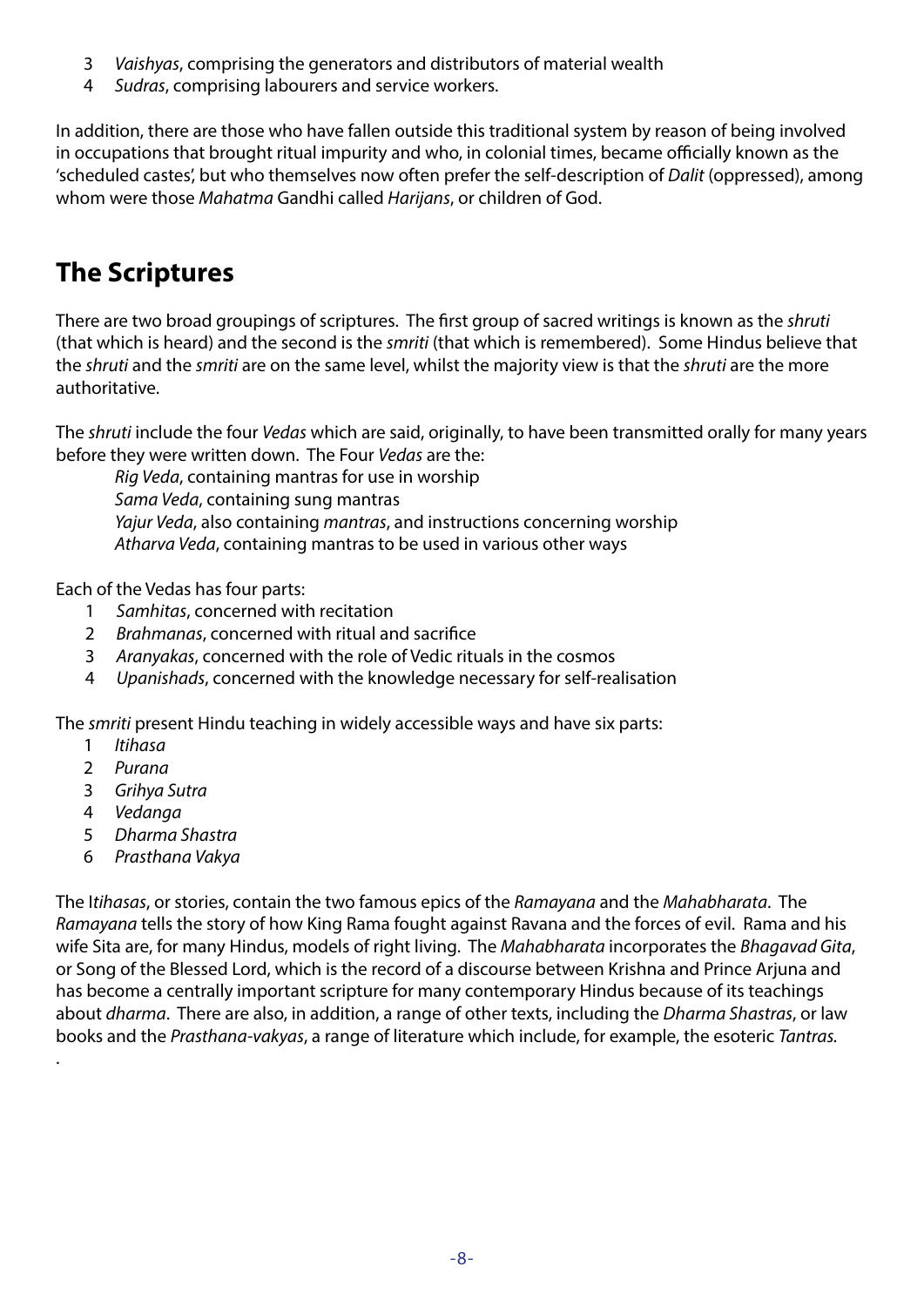## **Hindu Calendar**

Hindus use both the solar and the lunar cycle calendars, but most religious festivals are based on the lunar calendar, counting days based on the waxing and waning of the moon. Since it consists normally of twelve lunar months, the traditional Hindu year is ten days shorter than the Gregorian calendar year. Therefore approximately once every three years an extra month is added to bring the lunar year in phase with the solar year. Thus, except for a few festivals which are timed by the sun and not the moon, Hindu festival dates do not remain the same each year within the framework of the Gregorian calendar that is in general public use in Britain. The Hindu calendar is set out in *panchang* (almanacs) that provide information on the dates of festivals and other rituals to be followed by various Hindu groups. Popular Hindu calendars are the *Vikram*, *Shalivana* and *Yugabda*. The best known of these is the *Vikram Samvat*, which started in the year 57BCE.

## **Hindu Festivals**

There are many Hindu festivals, but the following are some of the main ones, with the approximate time of their occurrence referring to the calendar in common use in the UK:

*Shivaratri* or *Mahashivaratri* (February/March) is focused on worship dedicated to Lord Shiva. Devotees spend the night at the temple chanting singing, and contemplating. Milk is poured continuously, as an offering, on to the *linga*, the symbolic form of Lord Shiva. Some families have a tradition of fasting.

*Holi* (February/March) is a festival of colours to welcome the spring season. It is associated with many stories of Vishnu and his devotees, and with that of the half-man, half-lion incarnation, Narasimha or Narasingha, and Prahlada, a devotee of Krishna. In India, liquid dyes, coloured powders and water are liberally sprinkled on the participants as fun. In the UK this traditional practice can be curtailed, but many British Hindus enjoy the bonfire that is another traditional feature of Holi.

*Yugadi* or *Gudi Parva* (March-April) is a festival that, for many Hindus, marks the beginning of the New Year in the *Vikram* and *Shalivan* calendars. *Puja*, feasting and greetings are common. A special mixture of neem leaves and jaggery is eaten to symbolise acceptance of both bitter and happy things in life.

*Rama Navami/Hari Jayanti* (March/April) celebrates the birth of Lord Rama at Ayodhya in India. Devotees fast, and the Ramayana, which contains the story of Rama and Sita, is read aloud in temples. Devotees of Lord Swaminaryan also celebrate his birth on this day singing, *bhajans* and listening to discourses about him.

*Janmashtami* (August/September) marks the birth of Lord Krishna who is believed to have appeared in human form in the fourth century BCE, in the district of Mathura, India, in order to deliver the pious, destroy miscreants and establish the principles of the *Sanatana Dharma*. Devotees perform *puja* and sing *bhajans*. For this festival, a special *puja* is held in the *mandirs* at midnight.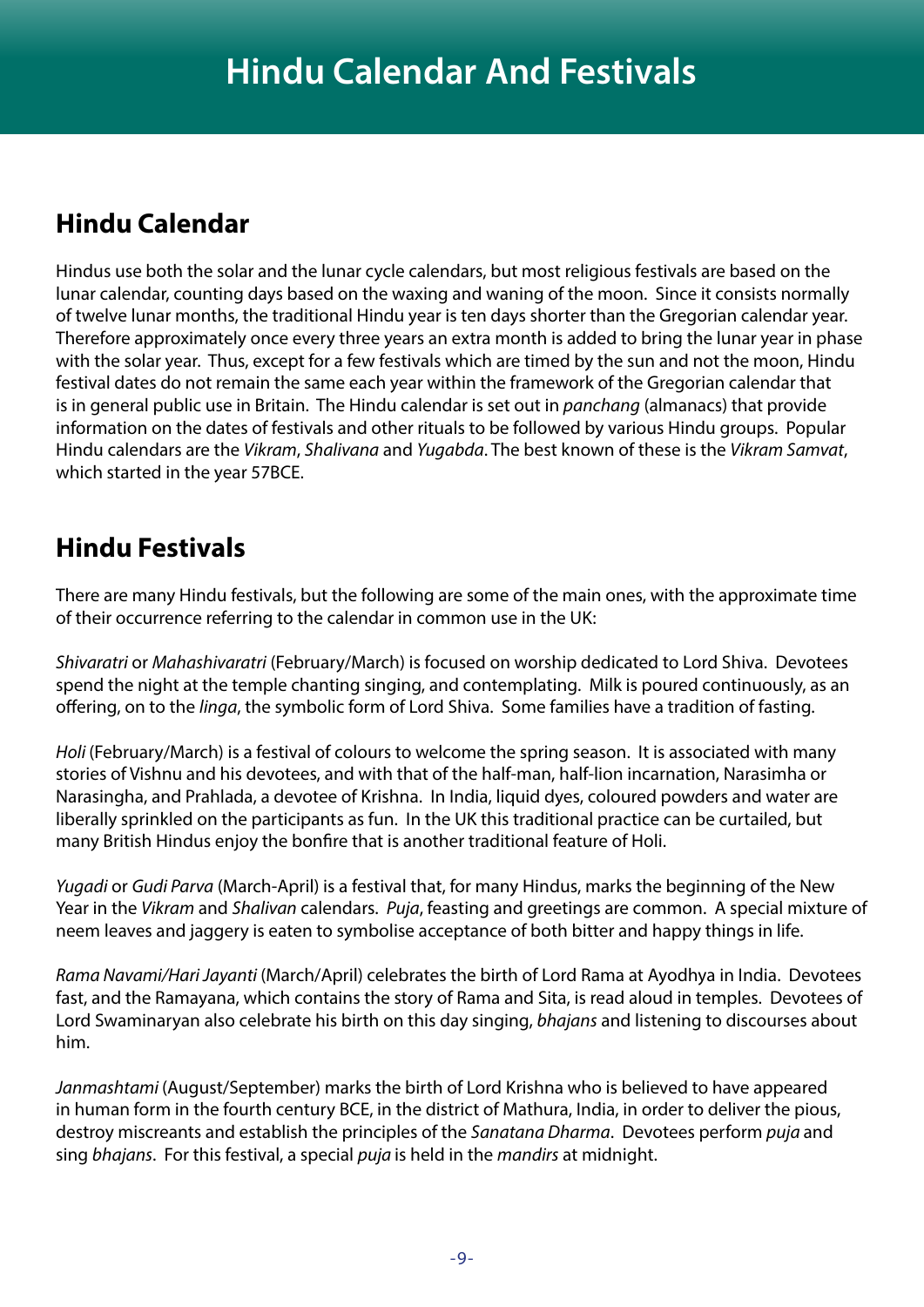*Navaratri* (September/October) means 'nine nights'. It is celebrated with dancing and is held in honour of Lakshmi, Durga and Sarasvati, as well as other goddesses worshipped in this season. It ends with *Dussehra* or *Vijayadashami*, the tenth day, a time of celebration of the victory of good over evil.

*Diwali* or *Deepawali* (October/November) marks, according to some Hindu groups, the beginning of a new year in the Hindu calendar. It celebrates the victory of light over darkness and knowledge over ignorance. It is also a time when Hindus worship the Goddess Lakshmi (Goddess of prosperity) and is known as the 'festival of lights' because of the lighting everywhere of *dipas* or *divas* (small oil lamps) which are lit to celebrate the return, after exile, of Rama (as the incarnation of Vishnu) and Sita (as his consort, Lakshmi, the goddess of prosperity) to Rama's kingdom of Ayodhya.

*Annakuta* or *Nutan Varsh* (October/November) is the day after *Diwali*. Large quantities of sweets and other foodstuffs offered to the deities in celebration of a story from Krishna's childhood and concerned with Mount Govardhan.

# **Pilgrimages**

Pilgrimages also form an important part of Hindu religious observance. Visits to holy places in India may be undertaken with special intentions in mind, such as cure of disease or blessing for the family. In the *Advaita* Hindu tradition, the most holy of all places of pilgrimage is Varanasi (also known as Benares or Kashi). This is situated on the sacred River Ganga (Ganges) and is especially sacred to those Hindus who venerate Shiva and Rama. Pilgrims who have visited the River Ganga often bring home bottles of water from the river to place in their family shrines. Dying people may request to sip Ganges water and also to have their ashes spread in the river. In the *Vaishnava* Hindu tradition, Vrindavan and Nathdwar are of special importance because of their connections with Krishna. Ayodhya, Badrinath, Kedaranath, Mathura, Tirupathi and Vaishnodevi, Kashmir, Dwarka are other important places of pilgrimage. There are also some more recently evolved centres of pilgrimage such as Akshardham, in Gandhinagar, Gujarat, a memorial to Lord Swaminarayan.